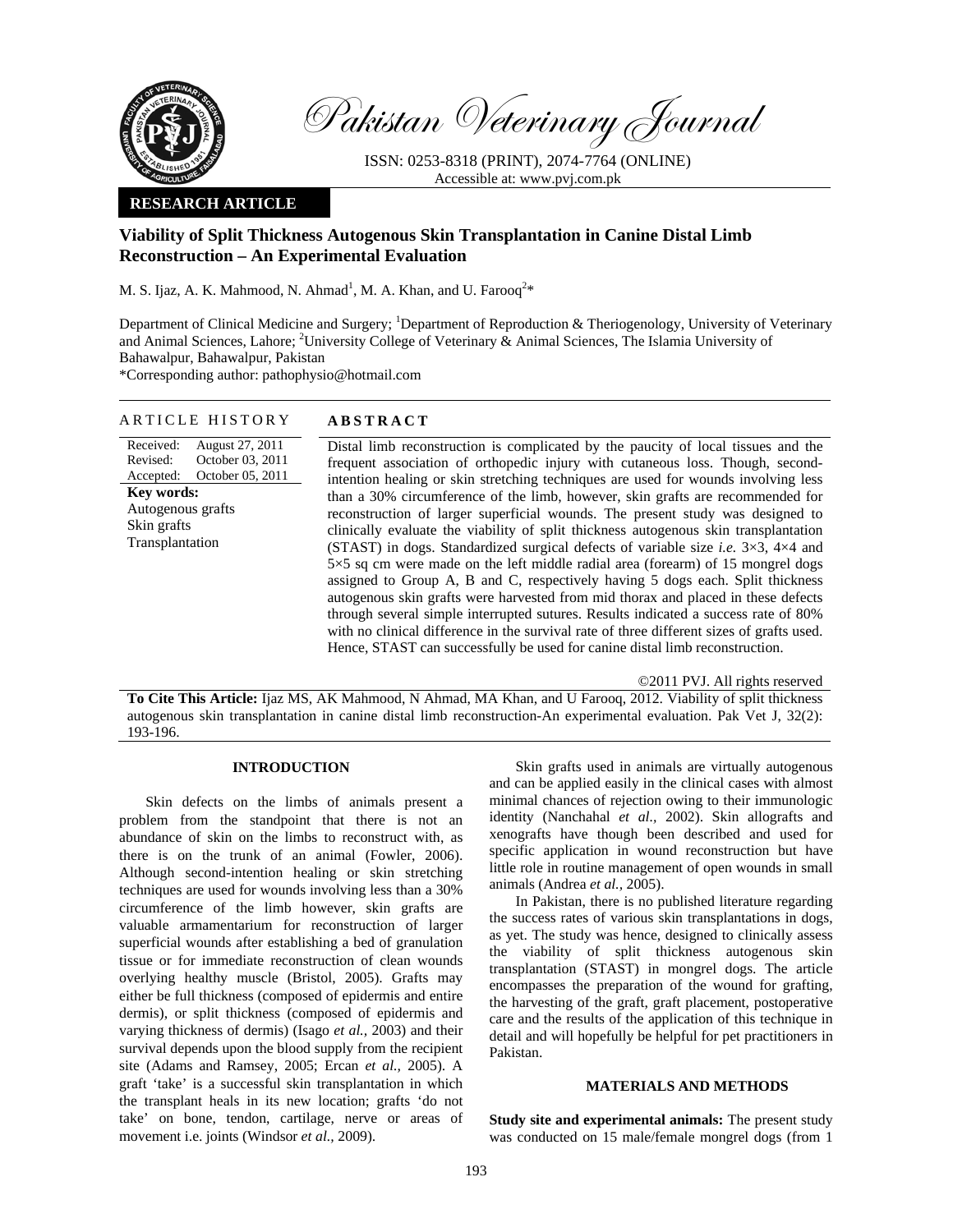to 3 years old) assigned to Group A, B and C on the basis of surgical defects of variable size to be inflicted *i.e.* 3×3, 4×4 and 5×5 sq cm, respectively. They were maintained at the research facilities of Surgery Section, Department of Clinical Medicine and Surgery, University of Veterinary & Animal Sciences, Lahore, 10 days prior to the initiation of the project for acclimatization. All the animals were thoroughly examined physically and routine clinical diagnosis was carried out in order to detect any abnormality. Prophylactically, all the animals were sprayed with Fipronil (Frontline® spray, Merial France Pvt. Ltd.) for external parasites and vaccinated against rabies (Rabisin®, Merial France Pvt. Ltd.) prior to the study.

**Patient preparation and anesthesia:** All the subjects were kept off feed 6 hrs prior to the surgery. The site selected for operation *i.e.* middle radial area (forearm) of each of the dogs was surgically prepared. Surgical operation was carried out in lateral recumbency under preanesthetic dose of xylazine hydrochloride (Xylaz®, Farvet Pvt. Ltd.) at dose rate of 0.1mg/kg IM with the induction being achieved through the IV solution of Sodium Pentothal (Pentothal Sodium®, Abbott Laboratories, Pakistan Ltd.) at the dose rate of 15mg/kg (Muhammad *et al.,* 2009).

**Wound preparation for grafting:** In the animals of group A, B and C, after induction of anesthesia, a full thickness skin segment measuring  $3\times3$ ,  $4\times4$  and  $5\times5$  sq cm, respectively was excised from lateral aspect of mid radial area of forelimbs (Fig. 1) slowly and meticulously avoiding the muscular damage. The wounds/defects thus produced were left as such for four days to allow granulation tissue to develop (Fig. 2). Meanwhile, daily dressing was maintained with sterile gauze and cotton bandage using pyodine. On  $4<sup>th</sup>$  day, after clinical assessment and confirmation of granulation tissue on the limbs, a complete procedure of harvesting and grafting was accomplished for which the wounds were debrided to remove excess of granulation tissue and made afresh for acceptance of graft (Shahar, 2001; Adams and Ramsey, 2005).



Fig 1: Excision of full thickness skin segment from middle radial area of the dog.



Fig 2: Healthy granulation tissue at the surgically created site in a dog.



**Fig 3:** Traction sutures applied in detached portion of skin in order to ease split thickness harvesting procedure through the remainder of the graft; A: Graft; B: Underlying remaining dermis.



Fig 4: Interrupted sutures applied after placement of the split thickness graft on wound bed.

**Harvesting of graft:** From the left mid thorax of same dog, a split thickness skin graft was harvested meticulously. A partial thickness skin incision *i.e.* not extending through all layers of skin was made on the planned donor area with a scalpel held perpendicular to the skin surface and the angle of blade was changed placing it parallel to skin once desired depth of incision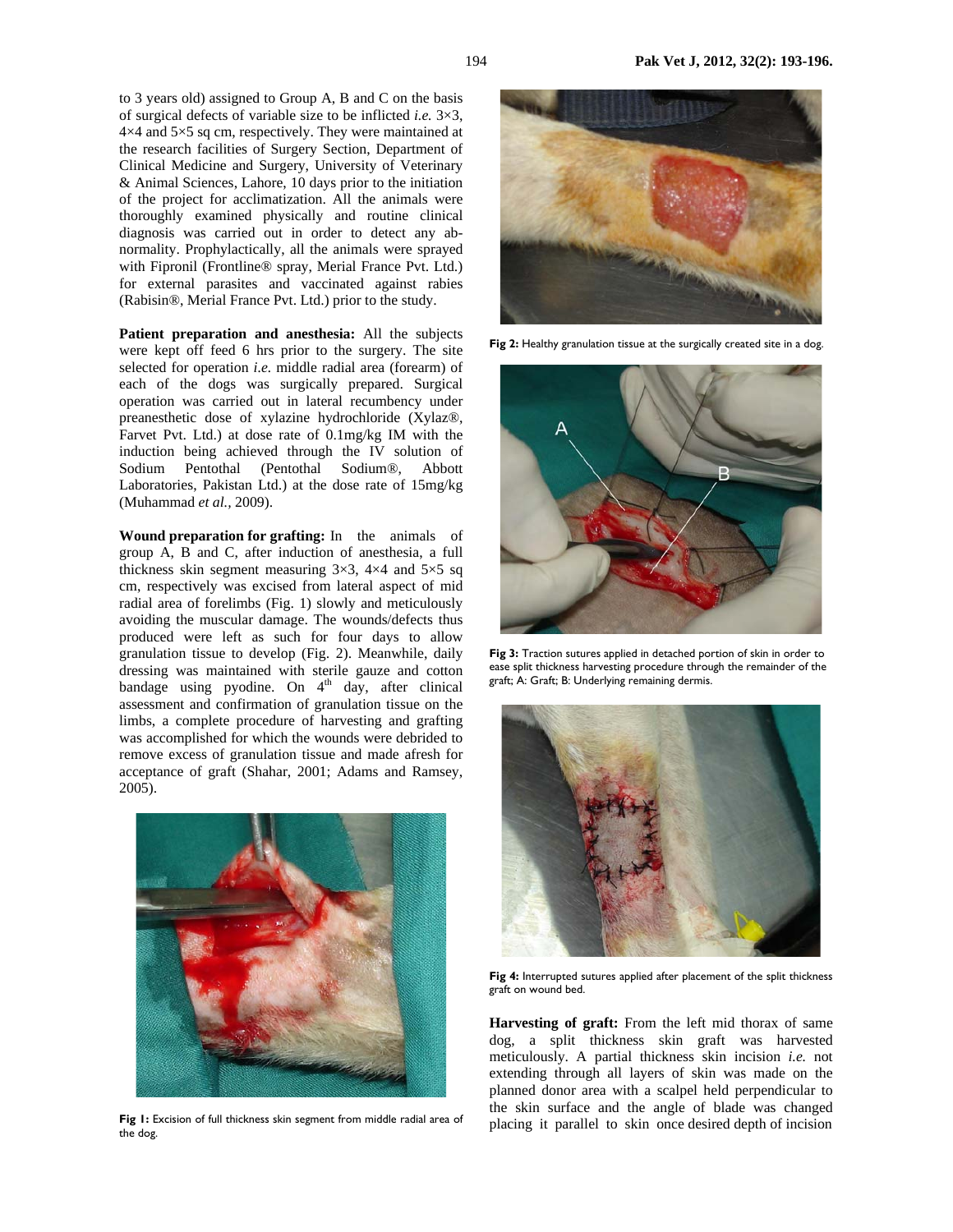**Table 1:** Graft survival rates in dogs implanted with split thickness autogenous skin transplantation

| Group                                 |                       |  |  |  |  |  |            |  |  |  |  |     |  |  |  |  |
|---------------------------------------|-----------------------|--|--|--|--|--|------------|--|--|--|--|-----|--|--|--|--|
| Animal No.                            |                       |  |  |  |  |  |            |  |  |  |  |     |  |  |  |  |
| Results                               |                       |  |  |  |  |  |            |  |  |  |  |     |  |  |  |  |
| Size of defect (sq cm)                | 3×3                   |  |  |  |  |  | $4\times4$ |  |  |  |  | 5×5 |  |  |  |  |
| Survival rate<br>$     -$<br>________ | 80%<br>$ -$<br>$\sim$ |  |  |  |  |  | 80%        |  |  |  |  | 80% |  |  |  |  |

+ Complete healing ± Partially damaged - Complete Failure

was reached. When a 3-4mm partial thickness of skin portion was detached, two to four traction sutures were placed in detached portion of skin to apply traction on it in order to ease split thickness harvesting procedure through the remainder of the graft (Fig. 3) as described by Corr (2009).

**Placement of graft:** After complete harvesting of the graft from lateral thorax, it was kept moist with normal saline swabs and placed immediately on recipient bed securing it with several interrupted sutures 3-4mm apart (Fig. 4). After routine dressing, the site was wrapped with a cotton bandage followed by a layer of adhesive plaster. To avoid self mutilation by the animals, an Elizabethan collar was applied and a taste deterrent Bitter Apple® (Grannick's Bitter Apple Co. CT, USA) was sprayed over the bandage.

**Post operative (PO) care and assessment of graft viability:** The graft was bandaged up to 10 day PO with a total of four bandages applied on day 0, 3, 6 and 9 (Mathes *et al.,* 2010). The sutures were removed 10 days post grafting and dogs were kept for another three weeks for assessment of graft viability. The graft indicating satisfactory vascularization evidenced by color was considered as 'take' and then all 'takes' were put to subjective and objective evaluation as documented by Böttcher *et al.* (2009) and Nguyen *et al.* (2010).

Subjective assessment tests included:

**Skin color test:** Graft was pressed and released by a finger to observe the speed of color return against normal skin.

**Dermal bleeding test:** A 3mm incision was made in dermis and bleeding quality was observed.

Hair growth test: Hair growth was visually assessed 21 days post grafting.

**Pain sensation test:** Needle prick was used to assess the pain sensation.

#### Objective assessment tests included:

**Saline Wheal Test:** An intra dermal injection of 0.2ml of 0.8% saline solution was given and absorption was compared with that on another healthy area of the body.

**Atropine Absorption Test:** An intra-dermal injection of 0.2ml of 10% atropine sulphate (Brookes Pharma Labs Pakistan Ltd) was given and its absorption into general circulation was judged by tachycardia, dryness of mouth and papillary dilatation.

#### **RESULTS AND DISCUSSION**

**Graft survival rates:** The survival rates of different sizes of grafts in groups A, B and C are presented in Table 1. The dog No. 5 in group A, 8 and 10 in group B, and 11, 13 and 15 in group C showed partial failure whereas the

dogs No. 2, 9 and 14 in groups A, B and C, respectively showed complete failure of grafts. The remaining dogs exhibited a firm attachment of the graft at recipient site and complete success.

In the dogs with complete success, the  $1<sup>st</sup>$  bandage change on third day revealed an edematous graft as expected to a normal tissue response (Bowler *et al.,* 2001). The STAS graft is devoid of blood vessels when harvested from donor site and applied on the wound. The transudate is produced on the recipient bed in such circumstances and is absorbed by plasmatic imbibition and ultimately leads to edema (Michelle and Tristan, 2008). At the  $2<sup>nd</sup>$  bandage change on sixth day, the grafts were bluish black in color. The healing process associated with random vascular anastomosis of vessels with veins rather than with arteries explains this bluish black tinge as reported by Jennifer *et al.* (2006). At the  $3<sup>rd</sup>$  bandage change on ninth day, the graft was seen to be revascularized by ingrowth of new vessels from the bed into the graft. Newly formed vessels are dilated for some time and later on mature as the differentiation process continues until a new system of vessel network is developed (Ercan *et al.,* 2005; Robert *et al.,* 2005). The firm anchorage of graft to the recipient bed indicated graft survival as documented by other reports (Rhonda and Smeak, 2003; Adams and Ramsey, 2005; Bigham *et al.,*  2011). In a nutshell, the animals showing complete graft success had followed a routine normal pattern of wound healing without any untoward consequence. They developed complete attachments with the subcutaneous tissues and could be moved just like normal skin.

Contrarily, in animals showing partial failure of the graft, the  $1<sup>st</sup>$  bandage change showed normal pattern as in those with successful grafts. However, the graft did not assume the bluish black color consistent with the former successful grafts at  $2<sup>nd</sup>$  bandage. The graft was rather pale with seroma formation between it and its bed and hence could not establish a firm attachment with the recipient bed. This was attributed to faulty loose bandage. Though, the serum was drained through an incision however, a partial failure was observed in graft survival. This is in consistent with the work previously documented (Adams and Ramsey, 2005; Owen and Hakim, 2009; Hodge *et al.,* 2011). Similarly, in animals showing complete failure of the graft, a differing pattern from that in successful grafts was seen in different days of bandage change. In general, these dogs were stray animals and not in habit of being tied up. The struggle to escape, barking, tearing off the bandage, exhaustion and self mutilation were some of the reasons which led to a torn away graft with complete failure. Various restraining techniques such as Elizabethan collar, muzzle or taste deterrent were of little value in these behavior stricken dogs. Bandage was completely torn off and graft was detached from its bed. It was left as such to heal by second intention. Hence, the failures, either partial or complete, were related to self mutilation